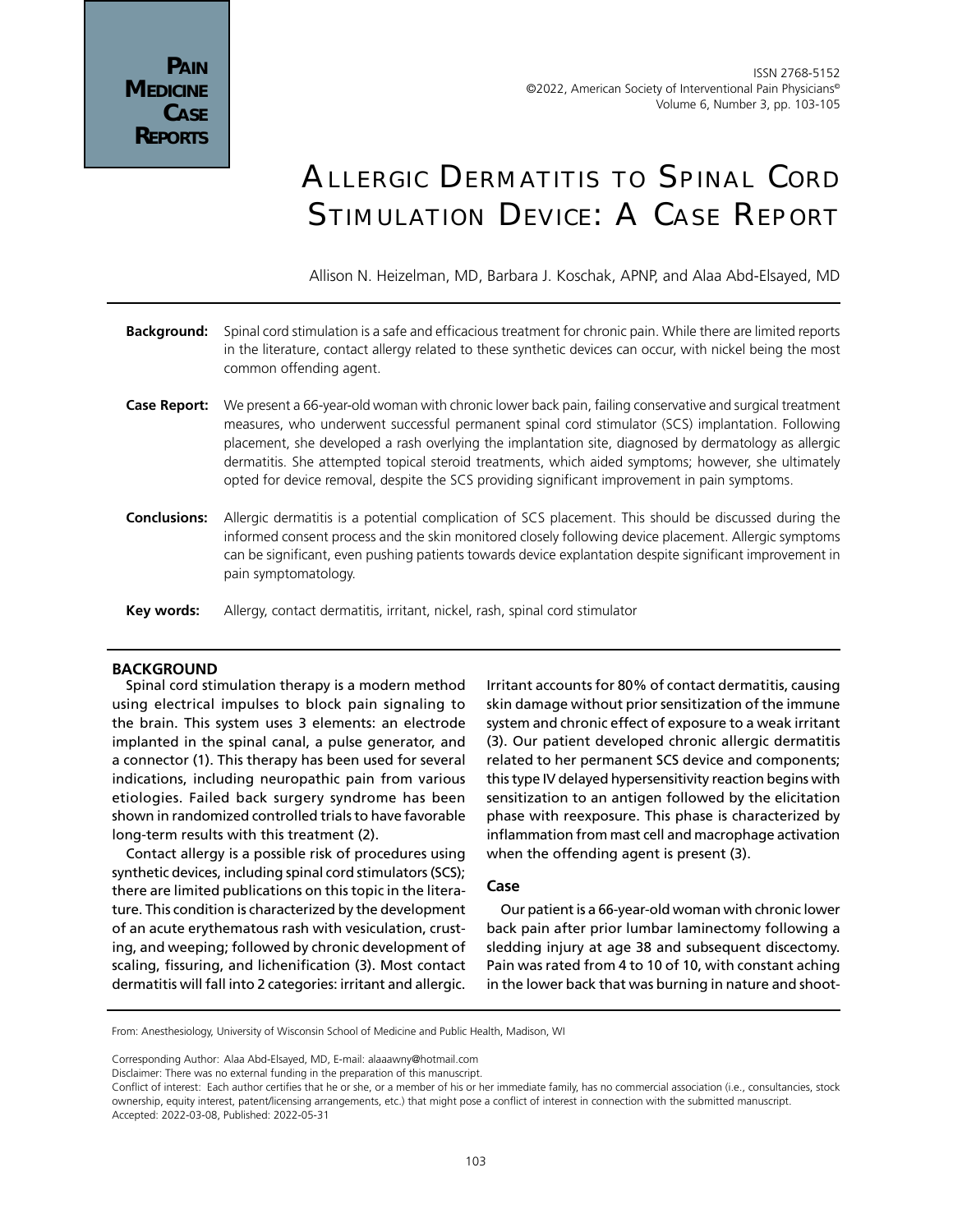ing down the posterior right lower extremity. Magnetic resonance imaging (MRI) showed postsurgical, scoliotic, and multilevel degenerative disc and facet disease in the lumbar spine resulting in varying degrees of canal and foraminal stenosis.

She had tried multiple medications including nonsteroidal anti-inflammatory drugs, acetaminophen, gabapentin, duloxetine, amitriptyline, cyclobenzaprine, and opiates as needed. Pain also had minimal responsiveness to multiple modalities including physical therapy, water therapy, transcutaneous electrical nerve stimulation, chiropractic therapy, and acupuncture. She had also tried trigger point injections, epidural steroid injections, and radiofrequency ablation without relief. Therefore, the patient opted for SCS therapy. Of note, she was on long-term warfarin anticoagulation for atrial fibrillation, which was appropriately paused before procedural intervention.

She was very pleased with results of the initial SCS with 2 percutaneous leads, reporting 50% to 75% reduction in pain with the ability to improve her activity level. She did not have any adverse effects or skin findings noted during the trial period. Therefore, the patient opted to undergo permanent SCS implant (Intellis™ Neurostimulator, Medtronic, Minneapolis, MN). The patient reported satisfaction with the device, noting 50% reduction of pain. She had consistent follow-up in the outpatient clinic with our chronic pain team and the device representative, noting no major issues in the first 2 months following device placement.

Ten weeks following placement of the permanent SCS, the patient developed a pruritic patch of violaceous erythema overlying the SCS generator site medially, while the incision remained approximated and there was no drainage, fluctuance, induration, or pain with palpation. The patient was prophylactically started on cephalexin without relief, followed by triamcinolone 0.1% topical cream. The patient reported feeling the external charger was causing her redness and skin irritation, having an improvement of rash after placing a cloth or shirt between the device and her skin.

Due to the persistence of symptoms for 2 months, she was seen by dermatology, who diagnosed the skin finding as a presumptive nickel allergy and transitioned to betamethasone 0.05% topical cream. While the cream helped symptoms, she continued to have irritation and significant pruritus, so our patient ultimately opted for device removal, which was performed 13 months after the initial placement. Following removal, the patient had complete resolution of symptoms by the time of her follow-up visit 2 weeks later.

## **DISCUSSION**

There is limited literature describing local cutaneous allergic reactions following implantation of a SCS. However, contact dermatitis is common, affecting approximately 20% to 30% of adults, with metals, including nickel, among the most common offending agents (1). Reactions in SCS have most commonly been reported for metals, as was demonstrated with our patient, although other device components can cause sensitization including silicone, plastics, resins, and glues (4-6).

Skin findings often include erythema, vesicular lesions, erosions, and edema with signs of excoriation due to significant pruritus (1). Our patient developed a rash with similar characteristics. The differential diagnosis for cutaneous erythema following device implantation can include infection and reticular telangiectatic erythema (RTE). RTE is characterized by asymptomatic, erythematous, and blanchable telangiectatic skin lesions overlying the implant site, sometimes being heat-triggered (7). Due to the significant pruritis and prior exposure to nickel earrings, the erythematous rash in our patient was most suggestive of an allergic process.

Interestingly, patients often do not have any prior history of allergies to device components or autonomic dysfunction suggesting a predisposition to skin reactions (1,4), making it challenging to determine which patients may be more at risk for this outcome. Some literature suggests that patients with a clear self-reported history of reactions to metals should be evaluated for allergy sensitization prior to device implants (8). However, other studies note that patch skin testing to detect a contact allergy sensitization has not been shown to be an adequate predictor of who will develop contact dermatitis to SCS hardware (1). This is likely because most contact dermatitis is irritant in nature rather than allergic in nature (3). Therefore, this testing is not currently the standard of care or recommended prior to device implantation. Regardless of whether preprocedural testing is done, discussion about the risk of allergy is critical when obtaining informed consent.

Regarding treatment for contact allergic dermatitis, there have been case reports demonstrating topical treatments that provided short-term resolution of cutaneous allergy symptoms (4). However, this treatment should potentially be used with caution, as topical steroid treatment coupled with an underlying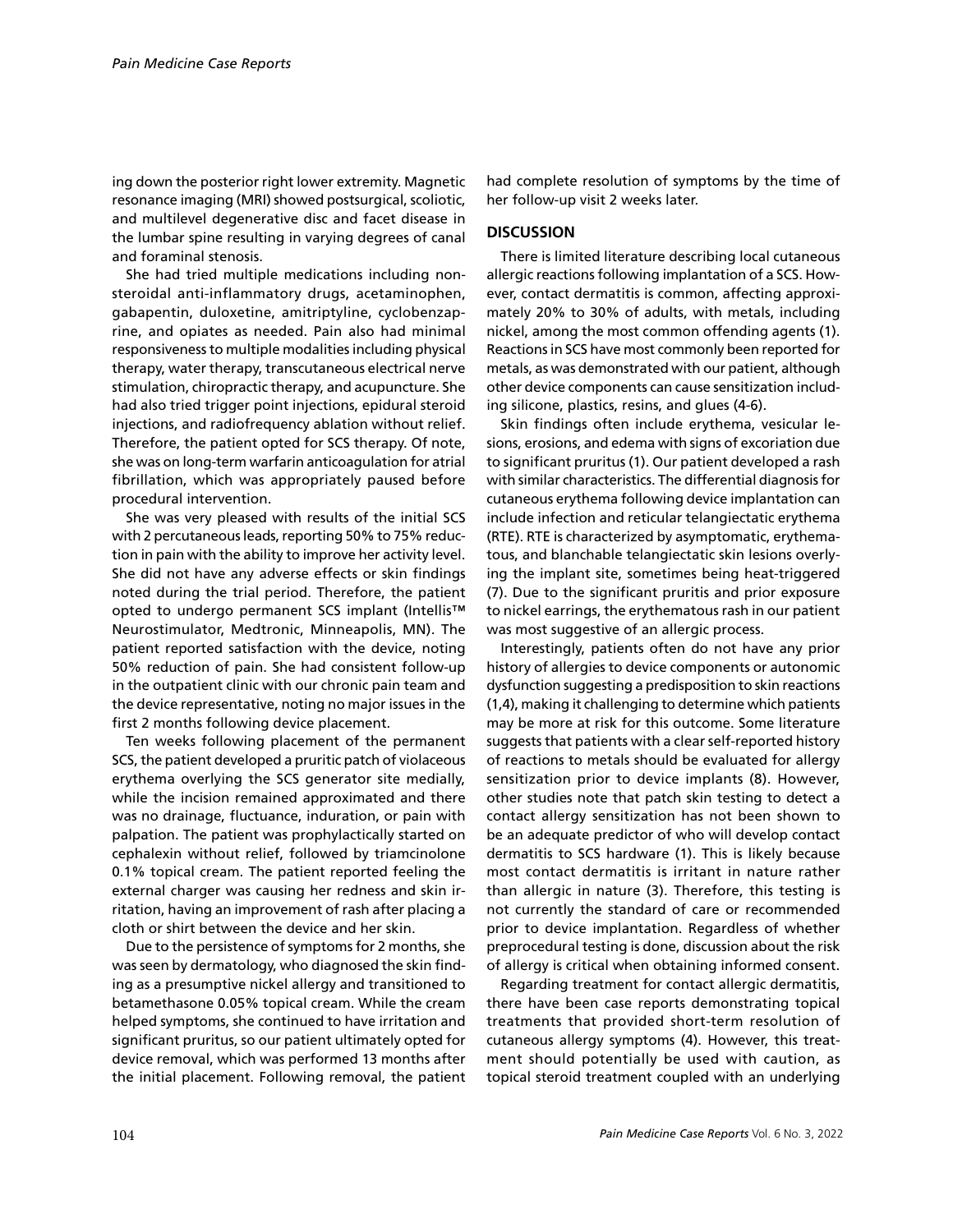inflammatory response may lead to reduced tensile strength and increase the potential for poor wound healing. Should this occur, it could lead to development of secondary infections at device placement sites and/or wound dehiscence, requiring explantation (4). Definitive treatment for contact allergic dermatitis is avoidance of the offending agent (3). Due to the severity and persistence of symptoms despite treatment, our patient ultimately opted for explanation of the device to achieve avoidance of exposure, which allowed for complete resolution. While there have been reports of performing cutaneous allergy testing to determine the offending agent and reimplantation of a new, nonreactive system (6), our patient ultimately did not opt for SCS reimplantation.

#### **CONCLUSION**

Allergic contact dermatitis is a potential complication of SCS placement, with nickel being a common offending agent. This risk should be discussed during the informed consent process prior to the procedure and patients should be monitored for skin symptoms suggestive of this condition following SCS placement. Infection may also occur as a complication of poor wound healing from the inflammatory response to device components. Monitoring for each of these should be done in the postprocedural period, even months after device placement. Symptoms of contact dermatitis can be significant, as with our patient, which is why she ultimately opted for device explantation despite significant improvement in pain symptomatology.

#### **Author contributions**

ANH: This author contributed to drafting, editing and final approval of case report.

BJK: This author contributed to direct patient care, drafting, editing and final approval of case report.

AA-E: This author contributed to direct patient care, drafting, editing and final approval of case report.

#### **REFERENCES**

- 1. Woźniak-Dąbrowska K, Nowacka A, Smuczyński W, Śniegocki M. Skin allergic reaction to a spinal cord stimulation (SCS): An analysis of the world literature and a case report. *Adv Dermatol Allerg* 2020; XXXVII:114-116.
- 2. North RB, Kidd DH, Farrokhi F, Piantadosi SA. Spinal cord stimulator therapy versus repeated lumbosacral spine surgery for chronic pain: A randomized controlled trial. *Neurosurgery* 2005; 56:98- 106.
- 3. Burkemper NM. Contact dermatitis, patch testing, and allergen avoidance. *Mo Med* 2015; 112:296-300.
- 4. Chaudhry ZA, Najib U, Bajwa ZH, Jacobs WC, Sheikh J, Simopoulos TT. Detailed analysis of allergic cutaneous reactions to spinal cord stimulator devices. *J Pain Res* 2013; 6:617-623.
- 5. Pacheco KA. Allergy to surgical implants. *Clinic Rev Alleg Immunol* 2019; 56:72-85.
- 6. Taverner MG. A Case of an allergic reaction to a spinal cord stimulator: Identification of the antigen with epicutaneous patch testing, allowing successful reimplantation. *Neuromodulation* 2013; 16:595-599.
- 7. Martin I, Hemma T, Komericki P, et al. Heat-triggered reticular telangiectatic erythema induced by a spinal cord stimulator. *Mayo Clinic Proc* 2013; 88:117-119.
- 8. Schalock PC, Crawford G, Nedorost S, et al. Patch testing for evaluation of hypersensitivity to implanted metal devices: A perspective from the American Contact Dermatitis Society. *Dermatitis* 2016; 27:241-247.